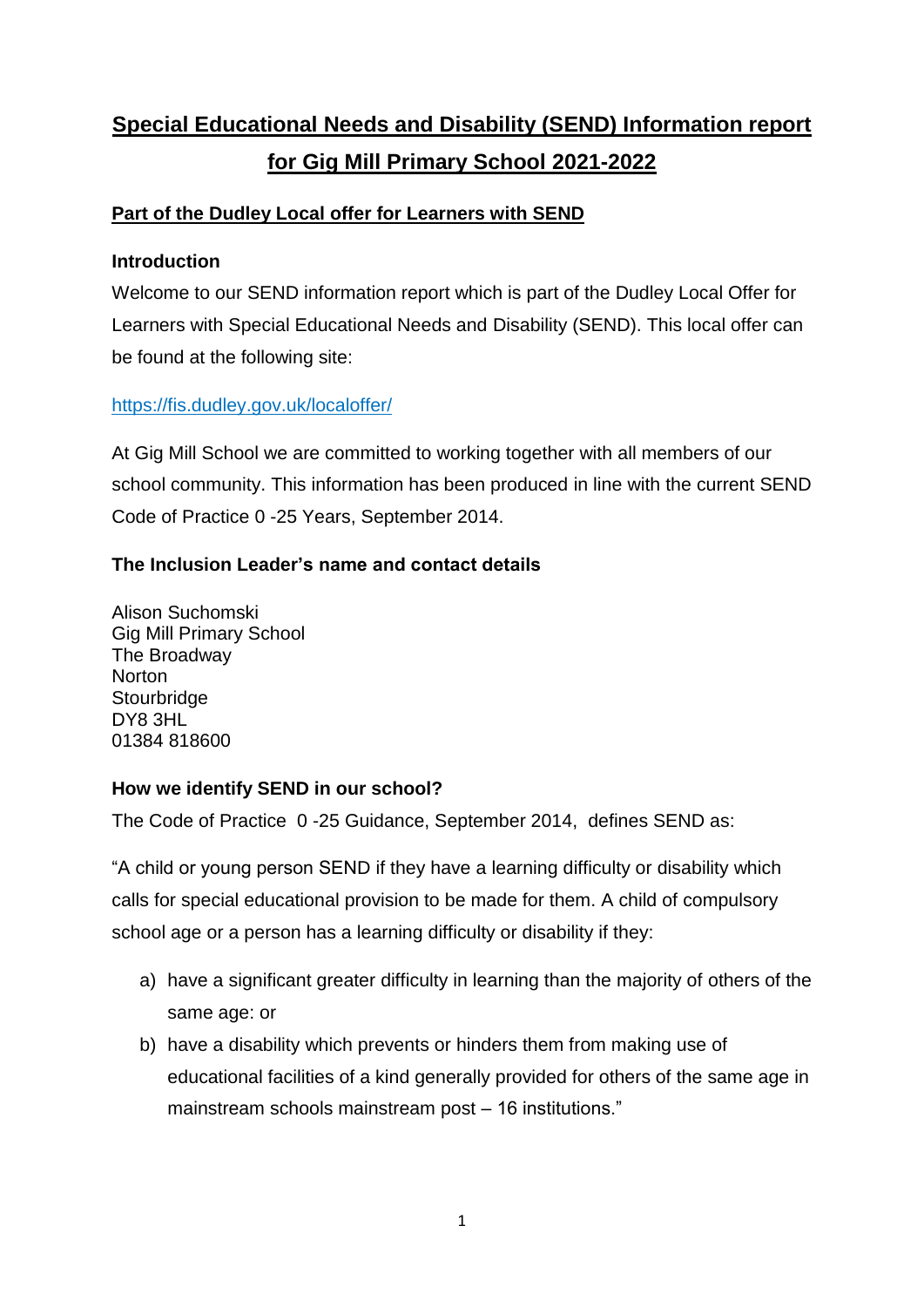If a learner is identified as having SEND, we will provide provision that is 'additional to or different from' the normal differentiated curriculum, intended to overcome the barrier to learning.

Learners can fall behind in school for lots of reasons. They may have been absent from school, they may have attended lots of different schools and not had a consistent opportunity to learn. English may not be a first language or they may be worried about different things that distract from learning. At Gig Mill school we are committed to ensuring that all learners have access to learning opportunities and for those who are at risk of not learning, we will intervene. This does not mean that all vulnerable learners have SEND. Only those with a learning difficulty that requires special educational provision will be identified as having SEND.

If you think your child may have SEND please speak to your child's Class Teacher or Mrs Suchomski, the school Inclusion Leader and SENCO.

#### **What is our Approach to Teaching Learners with SEND?**

At Gig Mill school we believe in participation for all. We want all adults and children to participate in learning and we celebrate all members of our community. We aim to create an inclusive culture in our school and to be responsive to the diversity of our children's backgrounds, interests, experience, knowledge and skills.

We value high quality teaching for all learners and actively monitor teaching and learning in our school. We aim to create a learning environment which is flexible to meet the needs of all members of our school community. We monitor progress of all learners and staff continually assess, ensuring that learning is taking place. Our whole school system for monitoring progress includes regular pupil progress meetings.

#### **What is our policy for making provision for all pupils with SEND?**

Following identification and assessment we adopt a graduated response to meeting special educational needs and disabilities (SEND) through high quality teaching for all and differentiated tasks for individual pupils. If a child's progress continues to be less than expected the class teacher will work closely with the Inclusion Leader to assess whether a child has a SEN or disability.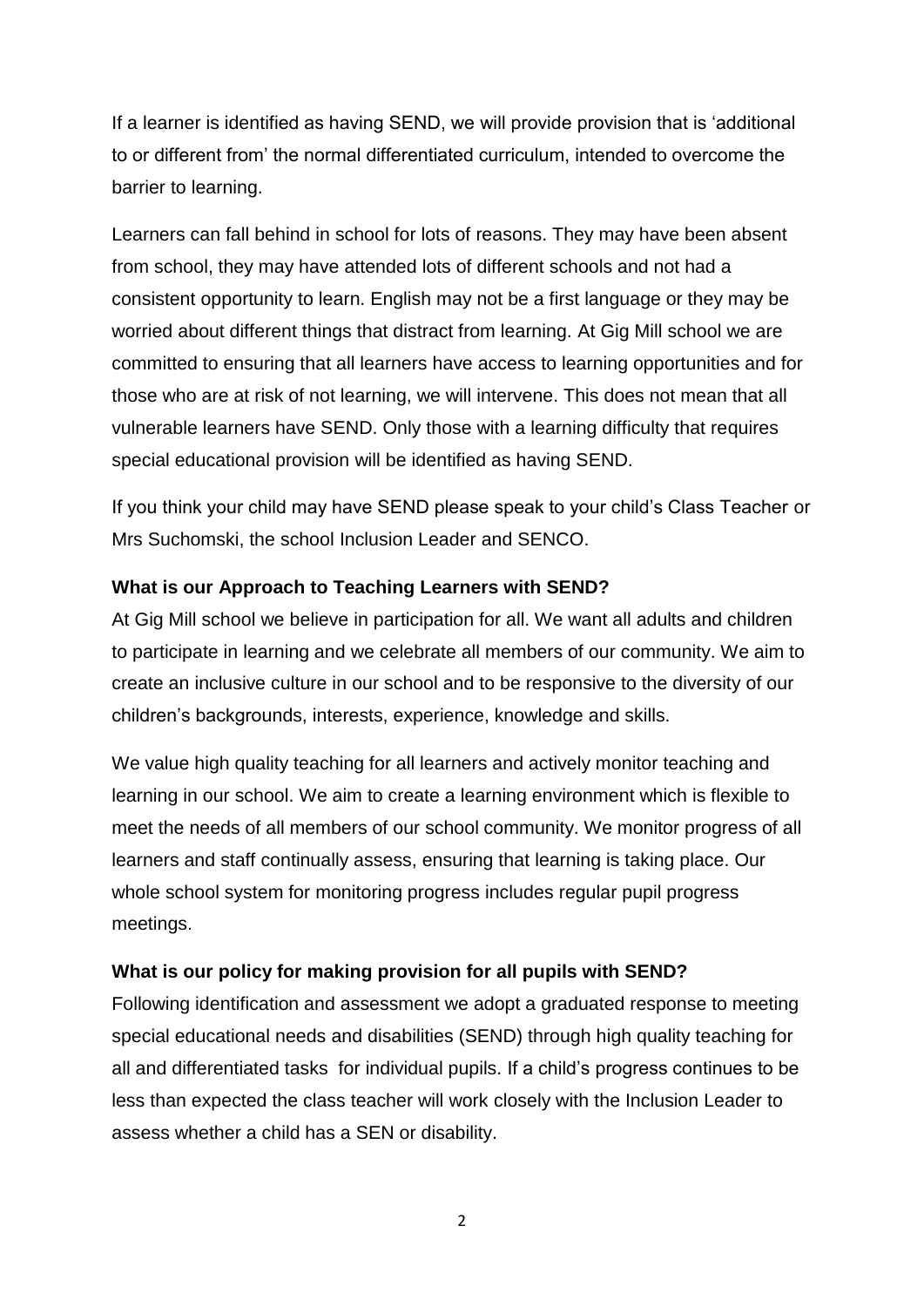The school will then put interventions into place, targeting to the needs of the individual child. For higher levels of need we will draw upon more specialised assessments from external agencies and professionals. If a young person's progress continues to demonstrate significant cause for concern despite interventions at school under the single category, a request may be made to the Local Authority for Statutory Assessment – Education, Health and Care Plan (EHCP).

#### **What are the arrangements for assessing and reviewing progress?**

We follow the 'assess, plan, do, review' model and ensure that parents/carers and children are involved in each step of the process.

## **ASSESS**

SEND pupils may be identified in a range of ways . We ensure assessment of educational needs is a partnership between the learner, their parents/ carer and the teacher. The Inclusion Leader supports with the identification of barriers to learning. SEND pupils may be identified through the teachers' observations and assessment, and school based criteria including:

- Evidence obtained by teacher observations/ judgements
- Performance against national expectations
- Pupil progress in relation to Early Years' Foundation Stage curriculum expectations and national curriculum targets.
- Standardised tests which are tests to compare children of the same age nationally or
- Criterion referenced tests such as high frequency word checks or phonic knowledge checks.
- External agency reports and observations
- Records from previous schools
- Information from parents

## **PLAN**

In liaison with the Inclusion Leader and teachers and in consultation with the parent and the pupil, the interventions and support to be put in place are planned. Once a child is identified with a Special Educational Need a support plan will be developed in consultation with the pupil and parents. This will include:

- Short realistic and measurable targets related to the area of concern.
- Suggested strategies to be used by teacher, support staff, parents and
- pupil
- The teaching strategies to be used
- A start date and finish date of the intervention
- The provision to be put in place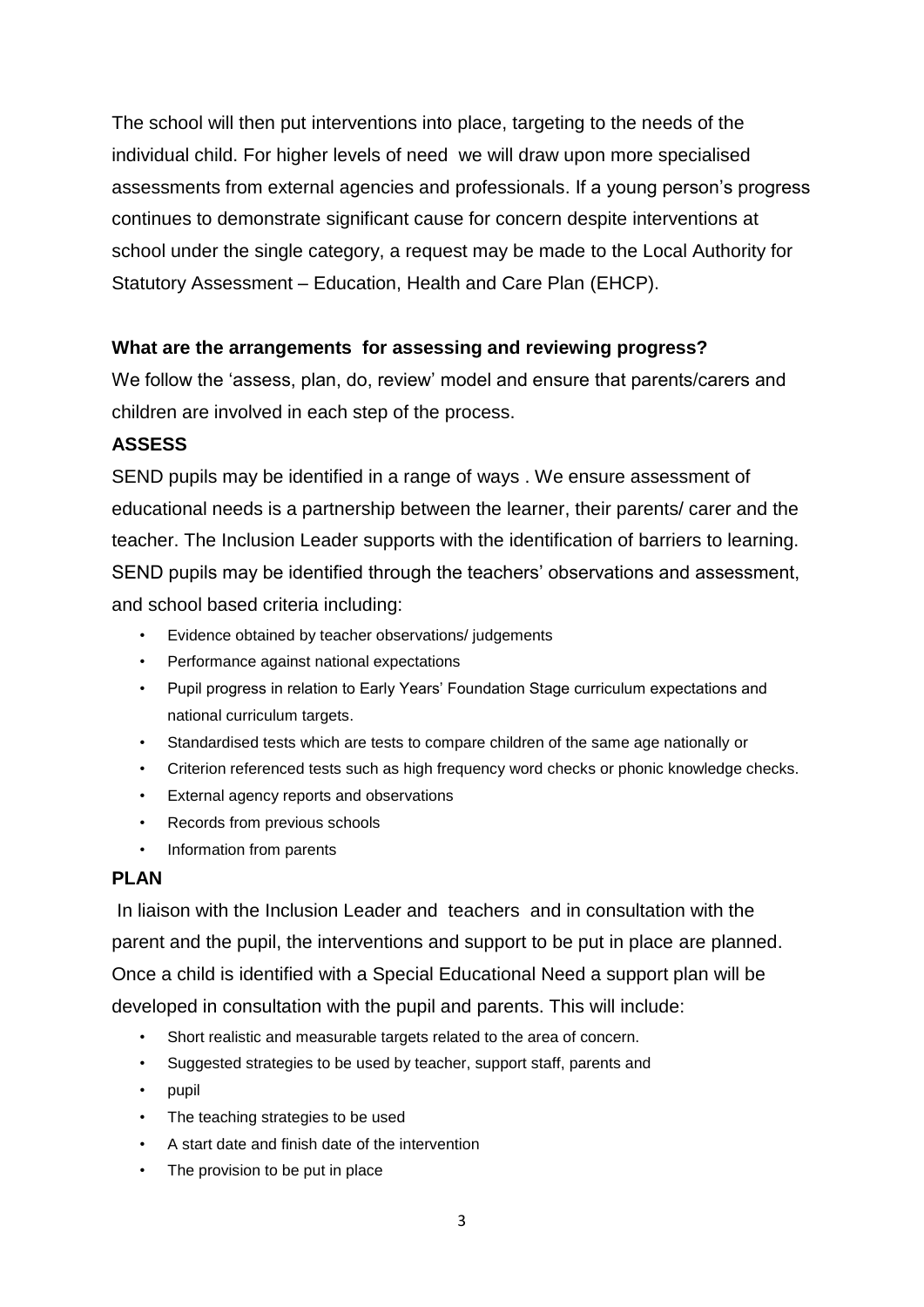- When the plan is to be reviewed
- Outcomes

#### **DO**

The class teacher should remain responsible for working with the child on a daily basis. Where the interventions involve group or one-to-one teaching away from the main class teacher, the class teacher will still retain responsibility for the pupil, working closely with any teaching assistants or specialist staff involved, to plan and assess the impact of interventions. The Inclusion Leader will support the class teacher in the further assessment of the child's particular strengths and weaknesses, in problem solving and advising on the effective implementation of the support.

#### **REVIEW**

Children, parents/carers and staff will be directly involved in the reviewing process. Monitoring progress is an integral part of teaching and leadership within Gig Mill School. Parents/carers, pupils and staff are involved in reviewing the impact of interventions for learners with SEND. This review can be built into the intervention itself, or it can be a formal meeting held at least once a term, where we will discuss progress and next steps. If a learner has an Educational Health and Care Plan (EHC plan) the same termly review conversations take place, the EHC plan will be formally reviewed annually

#### **What do we do to Support Learners with SEND?**

The class teachers are responsible for delivering high quality teaching, differentiated for individual pupils. Following identification and assessment we adopt a graduated response to meeting special educational needs and disabilities (SEND). As much as possible support will occur in class, and/or additional support, some interventions may involve group or one-to-one teaching . The type of support is dependent on the individual learning needs, and is intended to enable access to learning and overcome the barrier to learning identified. This support is described on a provision map, we modify the provision map regularly, and it changes every year, as our learners and their needs change (this may involve specialised resources or equipment).

#### **How do we adapt the curriculum/ learning environment for SEND pupils?**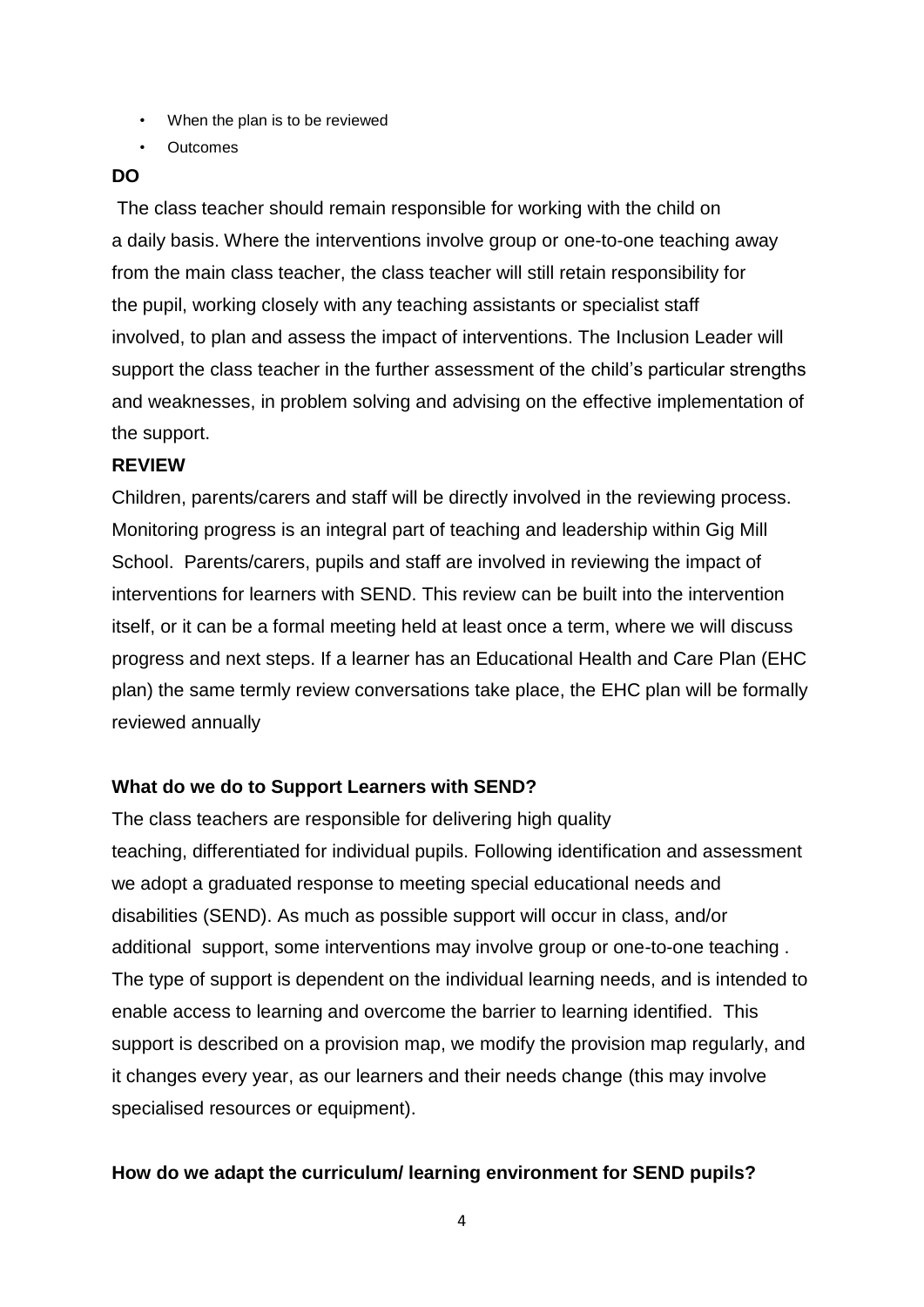All pupils at Gig Mill Primary School have access to a broad and balanced curriculum and teachers have high expectations for individuals with SEND. Every teacher is required to adapt the curriculum to ensure access to learning for all children in their class. Our teachers will use various strategies to adapt access to the curriculum, acting on advice from external agencies, when necessary. These might include:

- use of technology
- use of practical resources/ specialised or modified resources
- peer mentoring systems
- positive behaviour rewards system
- additional adult support
- adaptation to visual stimuli including assessment materials
- personalised activities

The school is accessible to parents and children with disabilities. Within the school we have a disabled toilet and care room facilities. There is allocated parking bay for the disabled on the main school car park.

## **What additional support for learning is available to SEND pupils?**

Where a pupil continues to make less than expected progress, we would involve specialists to give advice on effective support and interventions. The involvement of specialists will always be recorded and shared with parents and teaching staff . The local offer sets out clearly what is available from different services and how it may be accessed. This may include:

- Speech and Language Service
- Educational Psychology Service
- Learning Support Service
- Autism Outreach
- Physical impairment and/or sensory impairment team
- Visual Impairment team
- Hearing Impairment team
- Cherry Tree
- Child and Adolescent Mental Health Services
- Occupational Therapy Service
- Physiotherapy Service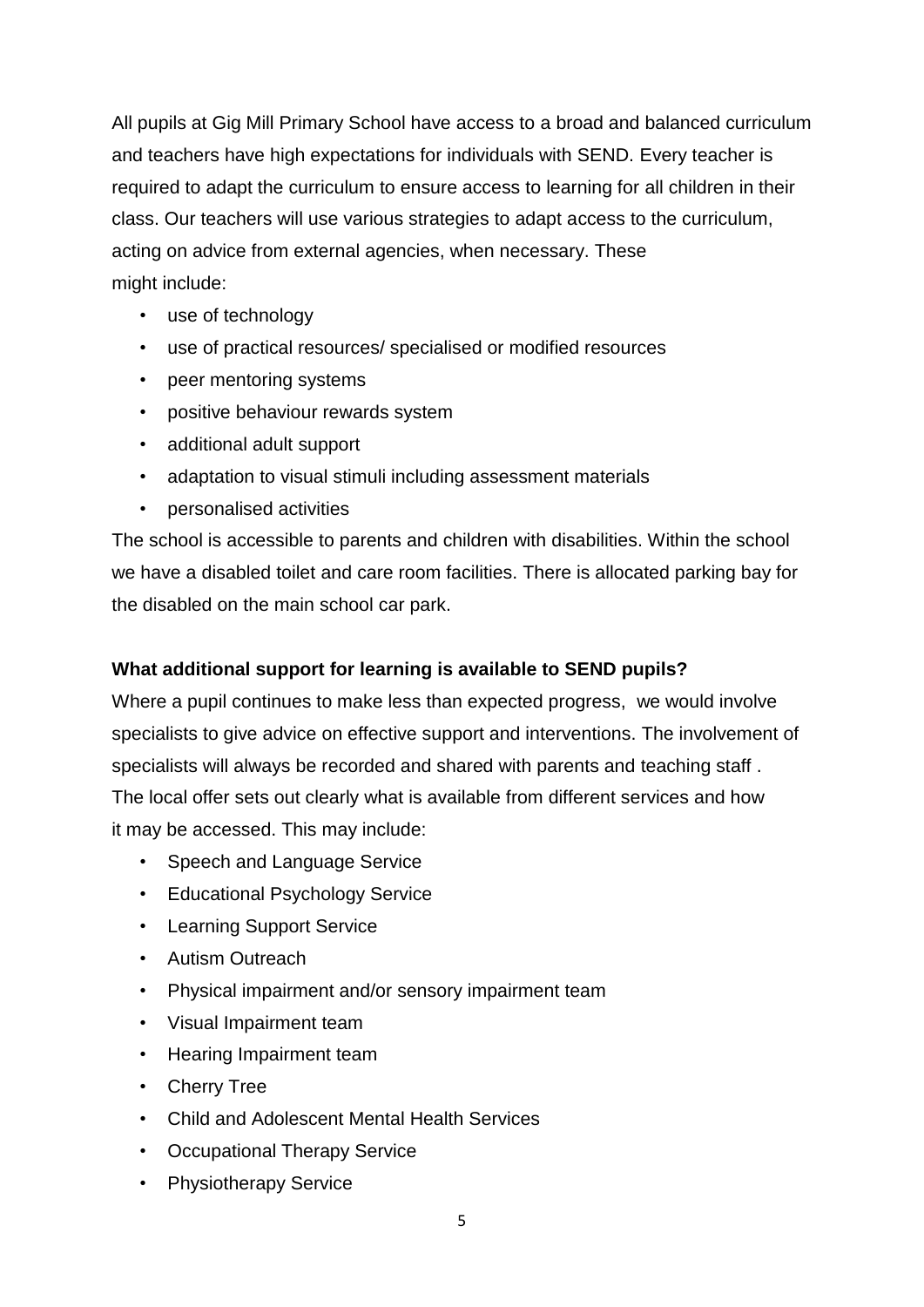#### **How do we enable SEND pupils to engage in all activities of the school?**

All learners have the same opportunity to access extra-curricular activities and we are committed to making reasonable adjustments to ensure participation for all. Pupils identified as having SEND are supported to engage in all activities within school life. Reasonable adjustments and adaptations for participation are made in order to ensure access to all curriculum and enrichment opportunities, including before and after school clubs.

# **What support is available for the emotional, mental and social development of SEND pupils?**

We recognise that persistent disruptive or withdrawn behaviours do not necessarily mean that a child has SEND. Appropriate assessments will be carried out to determine if contributing factors are related to undiagnosed learning difficulties, communication and interaction difficulties or mental health issues and appropriate support will be put in place. This may include circle time activities in class, social skills intervention groups or the involvement of specialist support. Specialist support may involve: Educational Psychology, Speech and Language, School Health Advisor or Child and Adolescent Mental Health Service.

# **Information on staff expertise their SEND training, and how specialist support will be secured**

Mrs Suchomski, our school's Inclusion Leader, has been awarded the National Diploma for Coordination of Special Educational Needs. Class teachers and support staff receive up to date training related to various areas of SEND. We attend courses being delivered by external agencies in all aspects of SEND provision. We also commission external agencies to come into school to work with larger groups of staff. Throughout the year we provide training in house for both teaching and nonteaching members of staff. The focus of training is planned based upon the training needs of our staff as well as the needs of our pupils.

# **What arrangements are there for consulting parents of pupils with SEND, and involving them in their education?**

Where progress continues to be less than expected parents/carers will be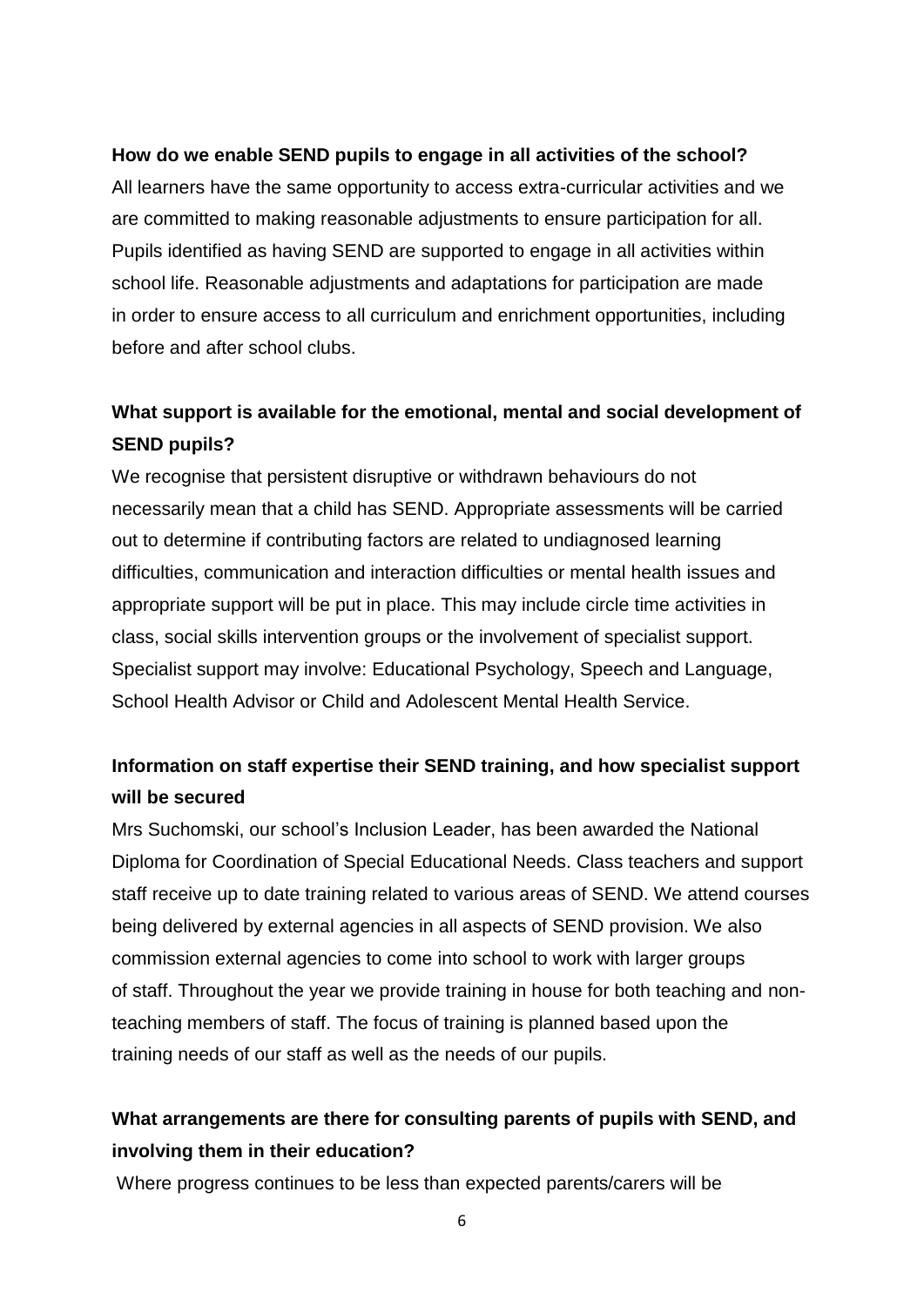invited in to school to begin the Assess, Plan, Do, Review process.

There is an open door policy at Gig Mill School where Parents/Carers can arrange to meet with their child's class teacher or Inclusion Leader to discuss any concerns at a mutually convenient time.

# **What arrangements are there for consulting pupils and Involving them in their education?**

As discussed, where progress continues to be less than expected the Inclusion Leader will invite parents/careers in to discuss the next steps in order to further assess the young person. Following this the Inclusion Leader or class teacher will meet with the young person to complete their plan. This will include the child's thoughts on their strengths and weaknesses and suggestions for targets to work towards. Depending on their age, pupils with an Education, Health and Care Plan are invited to submit their views in writing as part of their annual review.

#### **The contact details of support services for parents of SEND pupils**

Local Authority – 01384 814398 Educational Psychology Service – 01384 814359 Learning Support Service – 01384 813736 Speech and Language Therapy – 01384 321375 Autism Outreach Service – 01384 816974 Visual Impairment Team – 01384 818 003 Hearing Impairment Team – 01384 818003 Physical Disability and/or Sensory Impairment Team – 01384 818003 Occupational Therapists – 01384 366912 Cherry Tree – 01384 813739 Specialist Early Years Team – 01384 814364

#### **How do we prepare for the next step?**

Planning for transition is a part of our provision for all learners with SEND, this can be transition to a new class in school, having a new teacher or moving on to another school. Gig Mill School is committed to working in partnership with children, families and other providers to ensure that positive transitions occur. Moving classes will be